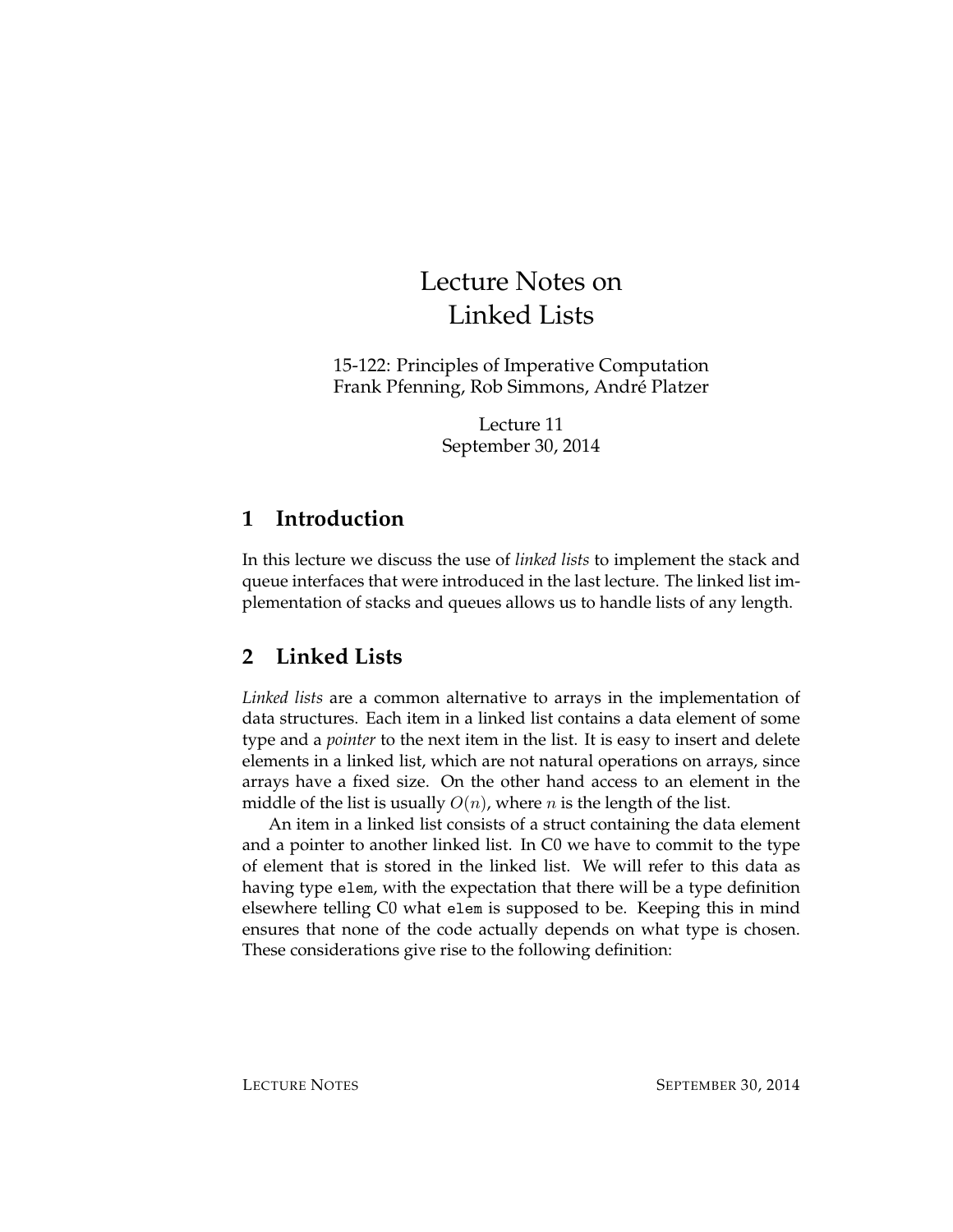```
struct list_node {
  elem data;
  struct list_node* next;
};
typedef struct list_node list;
```
This definition is an example of a *recursive type*. A struct of this type contains a pointer to another struct of the same type, and so on. We usually use the special element of type t\*, namely NULL, to indicate that we have reached the end of the list. Sometimes (as will be the case for our use of linked lists in stacks and queues), we can avoid the explicit use of NULL and obtain more elegant code. The type definition is there to create the type name list, which stands for struct list\_node, so that a pointer to a list node will be list\*.

There are some restriction on recursive types. For example, a declaration such as

```
struct infinite {
  int x;
  struct infinite next;
}
```
would be rejected by the C0 compiler because it would require an infinite amount of space. The general rule is that a struct can be recursive, but the recursion must occur beneath a pointer or array type, whose values are addresses. This allows a finite representation for values of the struct type.

We don't introduce any general operations on lists; let's wait and see what we need where they are used. Linked lists as we use them here are a *concrete type* which means we do *not* construct an interface and a layer of abstraction around them. When we use them we know about and exploit their precise internal structure. This is contrast to *abstract types* such as queues or stacks (see next lecture) whose implementation is hidden behind an interface, exporting only certain operations. This limits what clients can do, but it allows the author of a library to improve its implementation without having to worry about breaking client code. Concrete types are cast into concrete once and for all.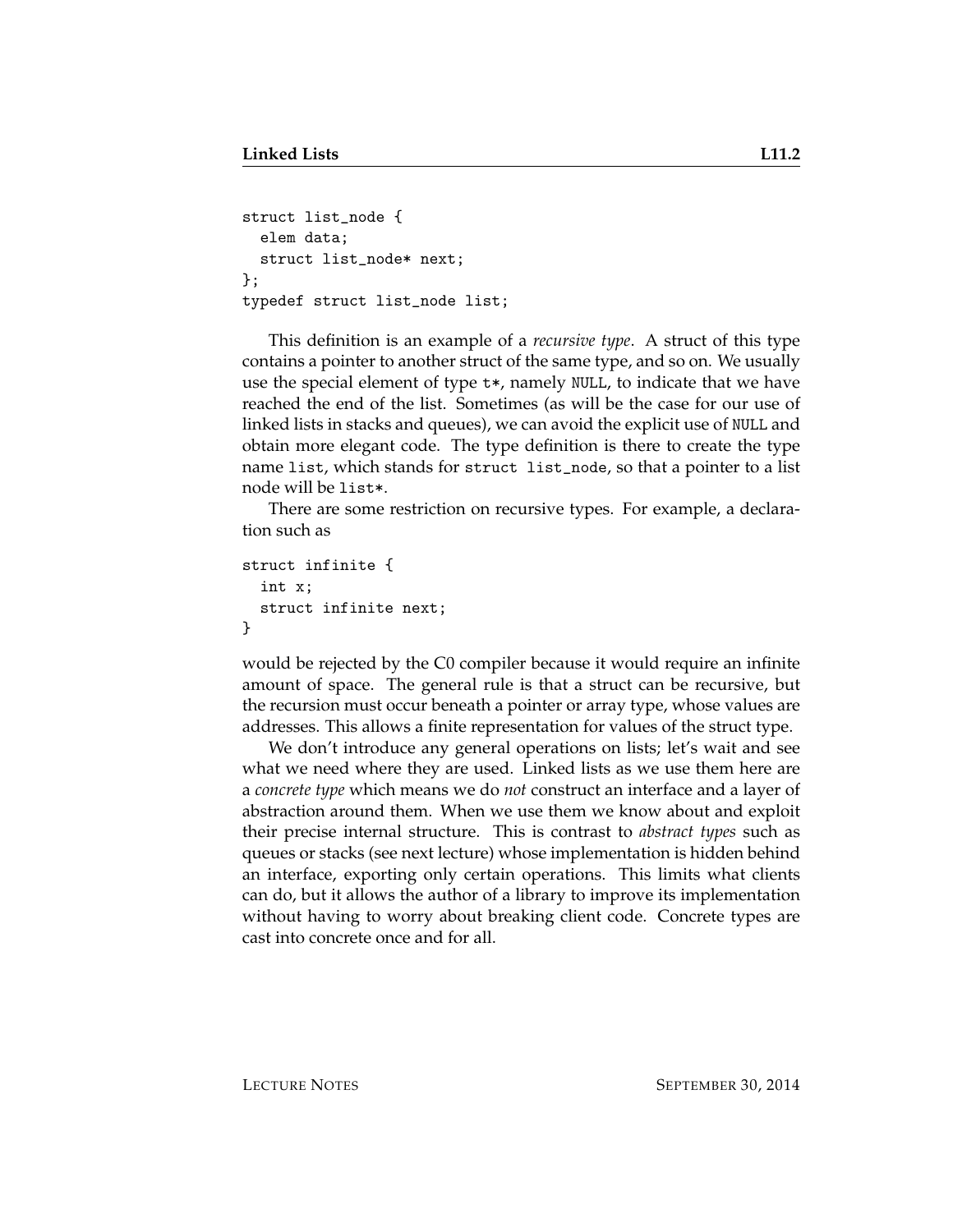### **3 List segments**

A lot of the operations we'll perform in the next few lectures are on *segments* of lists: a series of nodes starting at *start* and ending at *end*.



This is the familiar structure of an "inclusive-lower, exclusive-upper" bound: we want to talk about the data in a series of nodes, ignoring the data in the last node. That means that, for any non-NULL list node pointer l, a segment from  $l$  to  $l$  is empty (contains no data). Consider the following structure:



According to our definition of segments, the data in the segment from *a1* to *a4* is the sequence 3, 7, 3, the data in the segment from *a2* to *a3* contains the sequence 7, and the data in the segment from *a1* to *a1* is the empty sequence. Note that if we compare the pointers *a1* and *a3* C0 will tell us they are *not equal* – even though they contain the same data they are different locations in memory.

Given an inclusive beginning point *start* and an exclusive ending point *end*, how can we check whether we have a segment from *start* to *end*? The simple idea is to follow *next* pointers forward from *start* until we reach *end*. If we reach NULL instead of *end* then we know that we missed our desired endpoint, so that we do not have a segment. (We also have to make sure that we say that we do not have a segment if either *start* or *end* is NULL, as that is not allowed by our definition of segments above.) We can implement this simple idea in all sorts of ways: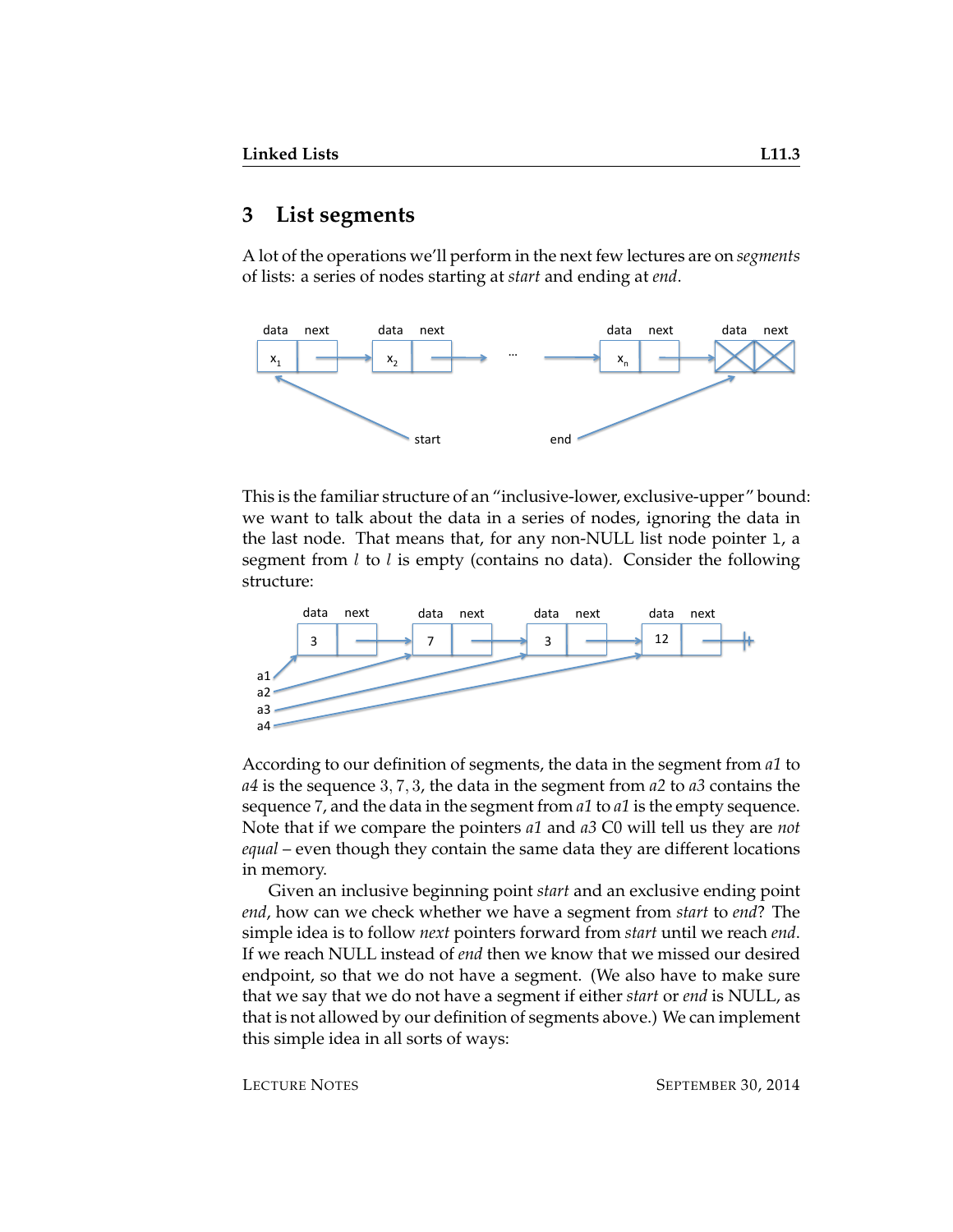#### **Recursively**

```
bool is_segment(list* start, list* end) {
  if (start == NULL) return false;
  if (start == end) return true;
  return is_segment(start->next, end);
}
```
#### **For loop**

```
bool is_segment(list* start, list* end) {
 for (list* p = start; p == NULL; p = p->next) {
    if (p == end) return true;
 }
 return false;
}
```
#### **While loop**

```
bool is_segment(list* start, list* end) {
 list* l = start;while (1 \cdot = NULL) {
    if (l == end) return true;
    l = l->next;
 }
 return false;
}
```
However, every one of these implementations of is\_segment has the same problem: if given a circular linked-list structure, the specification function is\_segment may not terminate.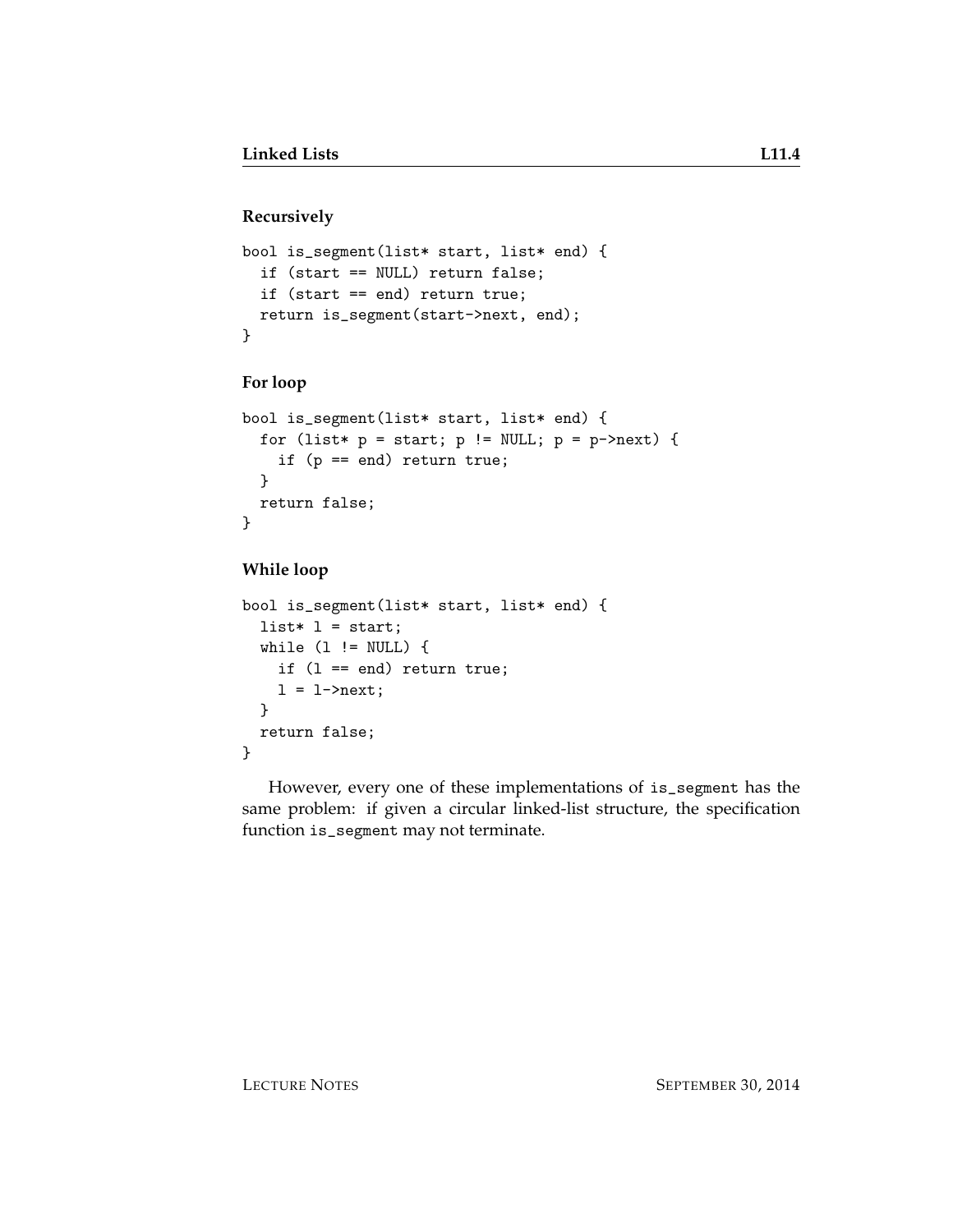It's quite possible to create structures like this, intentionally or unintentionally. Here's how we could create the above structure in Coin:

```
--> list* start = alloc(list);
\leftarrow start->data = 3;
--> start->next = alloc(list);
\leftarrow start->next->data = 7;
--> start->next->next = alloc(list);
--> start->next->next->data = 3;
--> start->next->next->next = alloc(list);
--> start->next->next->next->data = 12;
--> start->next->next->next->next = start->next;
--> list* end = alloc(list);
\leftarrow > end->data = 18;
\leftarrow > end->next = NULL;
--> is_segment(start, end);
```
and this is what it would look like:



While it is not strictly necessary, *whenever possible, our specification functions should return* true *or* false *rather than not terminating or raising an assertion violation*. We do treat it as strictly necessary that our specification functions should always be safe – they should never divide by zero, access an array out of bounds, or dereference a null pointer. We will see how to address this problem in our next lecture.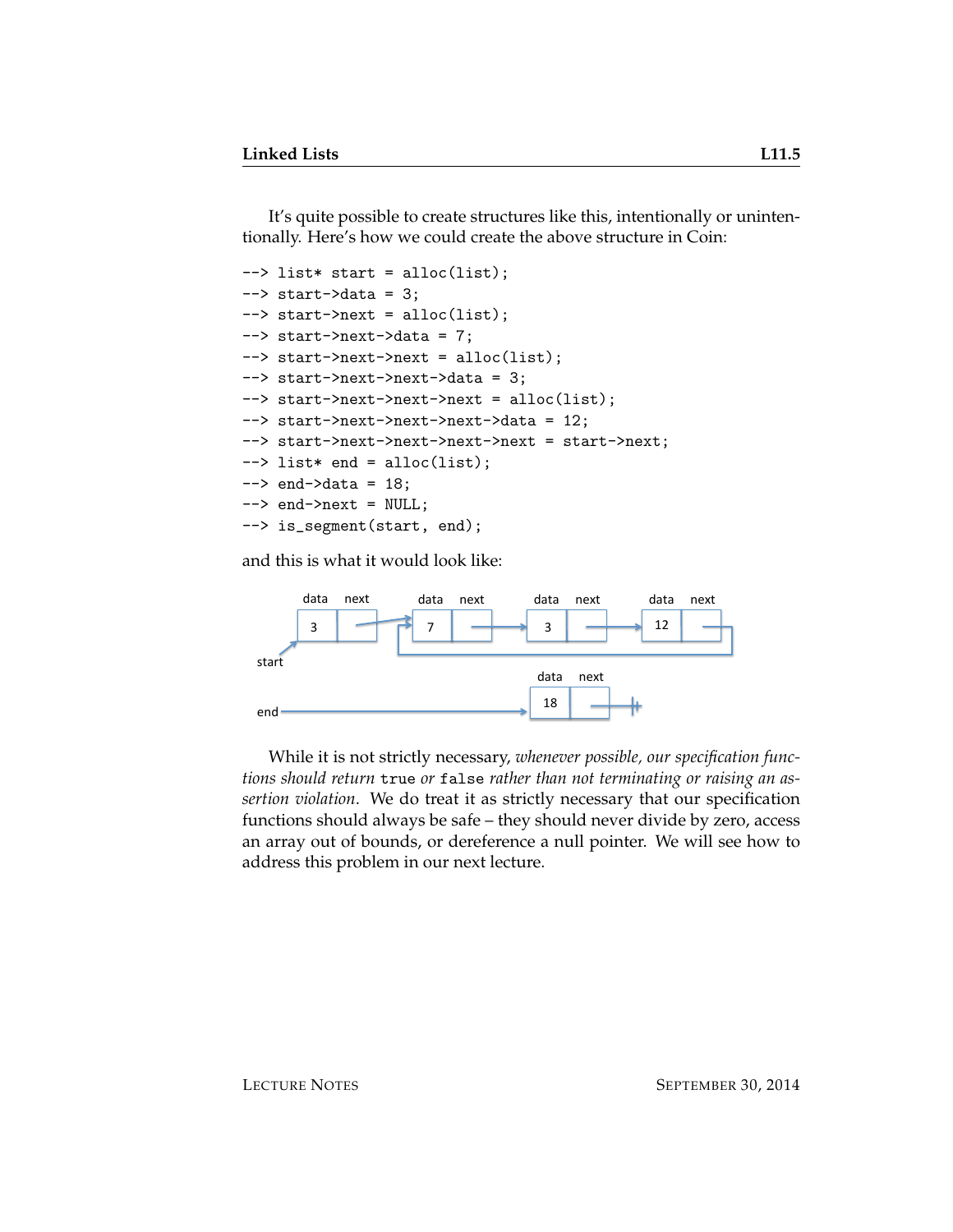# **4 Checking for Circularity**

In order to make sure the is\_segment function correctly handles the case of cyclic loops, let's write a function to detect whether a list segment is cyclic. We can call this function before we call is\_segment, and then be confident that is\_segment will always terminate.

One of the simplest solutions proposed in class keeps a copy of the start pointer. Then when we advance  $p$  we run through an auxiliary loop to check if the next element is already in the list. The code would be something like this:

```
bool is_acyclic(list* start, list* end) {
  for (list* p = start; p == end; p = p->next)
  //@loop_invariant is_segment(start, p);
  {
    if (p == NULL) return true;
   for (list* q = start; q != p; q = q->next)
   //@loop_invariant is_segment(start, q);
   //@loop_invariant is_segment(q, p);
    {
      if (q == p->next) return false; /* circular */
   }
  }
  return true;
}
```
This solution requires  $O(n^2)$  time for a list with  $n$  elements, whether it is circular or not. This doesn't really matter, because we're only using is\_acyclic as a specification function, but there is an  $O(n)$  solution. See if you can find it before reading on.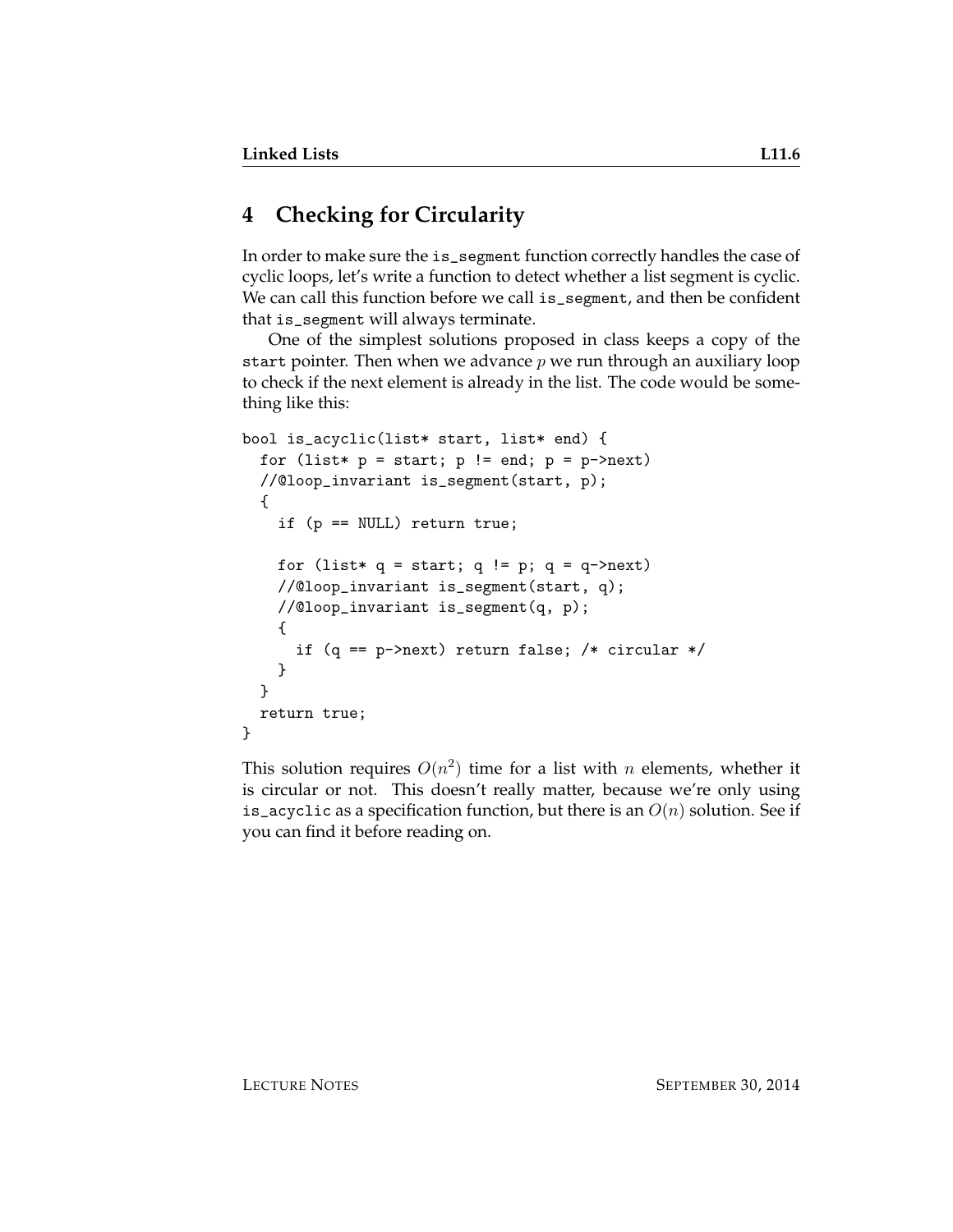The idea for a more efficient solution was suggested in class. Create *two* pointers, a fast and a slow one. Let's name them h for *hare* and t for *tortoise*. The slow pointer  $t$  traverses the list in single steps. Fast  $h$ , on the other hand, skips two elements ahead for every step taken by  $t$ . If the faster  $h$ starts out ahead of  $t$  and ever reaches the slow  $t$ , then it must have gone in a cycle. Let's try it on our list. We show the state of  $t$  and  $h$  on every iteration.



LECTURE NOTES SEPTEMBER 30, 2014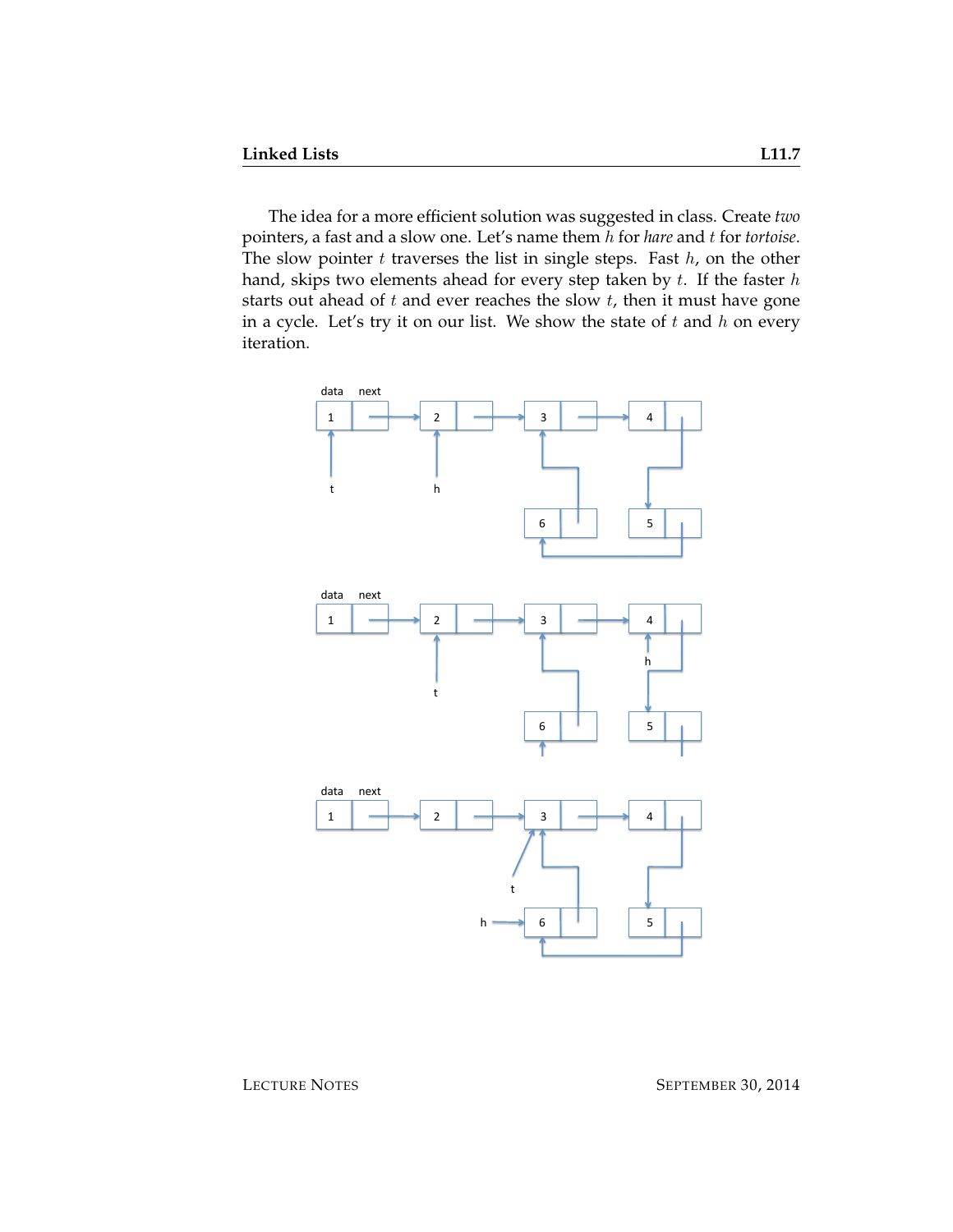

In code:

```
bool is_acyclic(list* start, list* end) {
 if (start == NULL) return true;
 list* h = start->next; // hare
 list* t = start; // totoisewhile (h != t) {
   if (h == NULL || h->next == NULL) return true;
   h = h->next->next;
   //@assert t != NULL; // hare is faster and hits NULL quicker
   t = t->next;
 }
 //\alphaassert h == t;
 return false;
}
```
A few points about this code: in the condition inside the loop we exploit the short-circuiting evaluation of the logical or '||' so we only follow the next pointer for  $h$  when we know it is not NULL. Guarding against trying to dereference a NULL pointer is an extremely important consideration when writing pointer manipulation code such as this. The access to h->next and h->next->next is guarded by the NULL checks in the if statement. But what about the dereference of t in t->next? Before you turn the page: can you figure it out?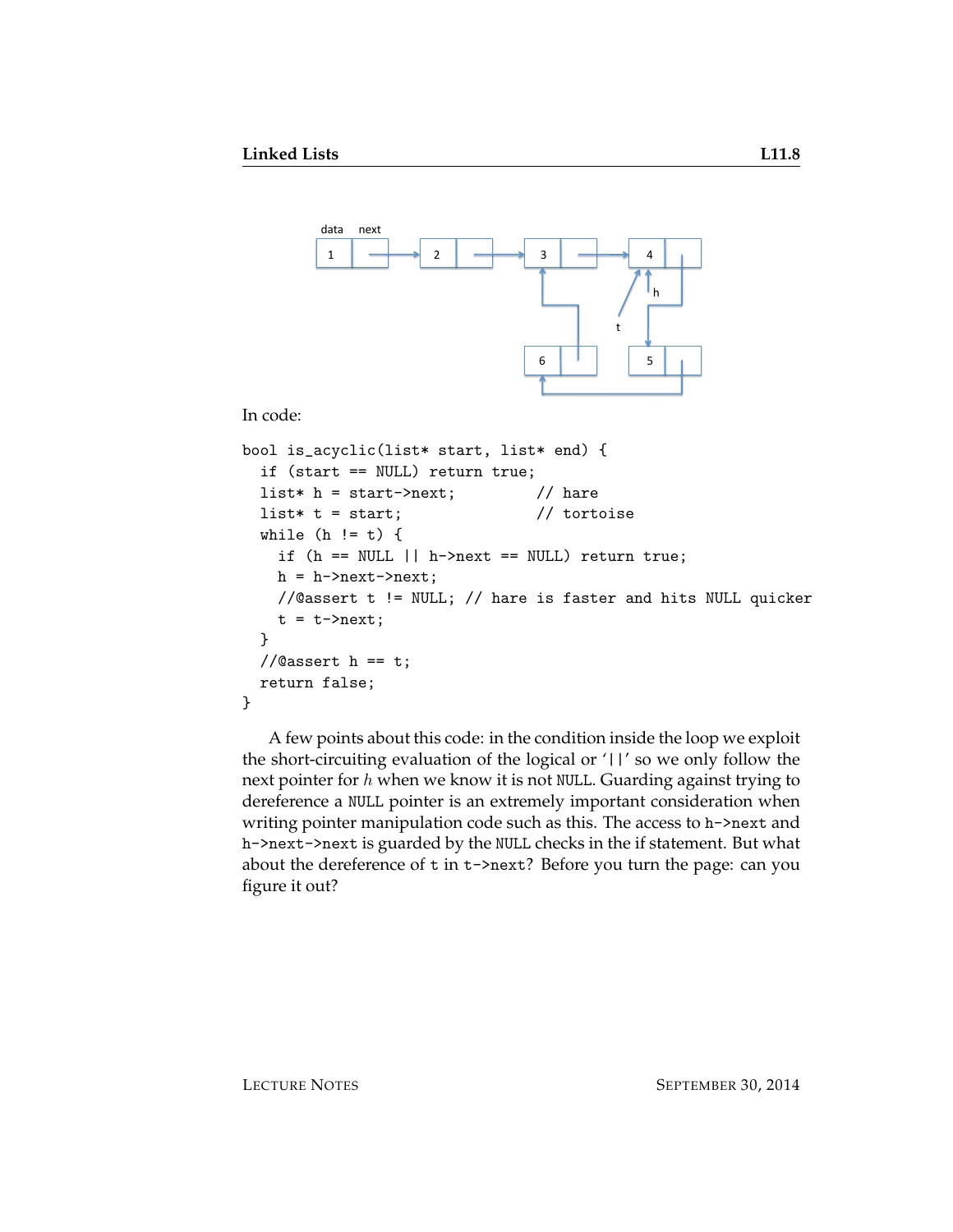One solution would be to add another if statement checking whether  $t$ ==NULL. That is unnecessarily inefficient, though, because the tortoise  $t$ , being slower than the hare  $h$ , will never follow pointers that the hare has not followed already successfully. In particular, they cannot be NULL. How do we represent this information? One way would be to rely on our operational reasoning and insert an assert:

```
//@assert t != NULL; // hare is faster and hits NULL quicker
```
But as the comment indicates, it is hard to justify in logical reasoning why this assert never fails. Can we achieve the same logically? Yes, but while you think about how, we will first analyze the complexity of the algorithm and resolve another mystery.

This algorithm has complexity  $O(n)$ . An easy way to see this was suggested by a student in class: when there is no loop, the hare will stumble over NULL after  $O(n/2)$  steps. If there is a loop, then consider the point when the tortoise enters the loop. At this point, the hare must already be somewhere in the loop. Now for every step the tortoise takes in the loop the hare takes two, so on every iteration it comes one closer. The hare will catch the tortoise after at most half the size of the loop. Therefore the overall complexity of  $O(n)$ : the tortoise will not complete a full trip around the loop. In particular, whenever the algorithm returns true, it's because the hare caught the tortoise, which is an obvious cycle. Yet, since, in the cyclic case, the distance between the hare and the tortoise strictly decreases in each iteration, the algorithm will correctly detect all cycles.

Now, where is the mystery? When inspecting the is\_acyclic function, we are baffled why it never uses end. Indeed, is\_acyclic(start, end) correctly checks whether the NULL-terminated list beginning at start is cyclic, but ignores the value of end entirely. Hence, is\_segment(start, end), which calls is\_acyclic(start, end), will categorically return false on any cyclic list even if the segment from start to end would still have been acyclic.

This is actually fine for our intended use case in stacks and queues, because we do not want them to be cyclic ever. But let's fix the issue for more general uses. Can you figure out how?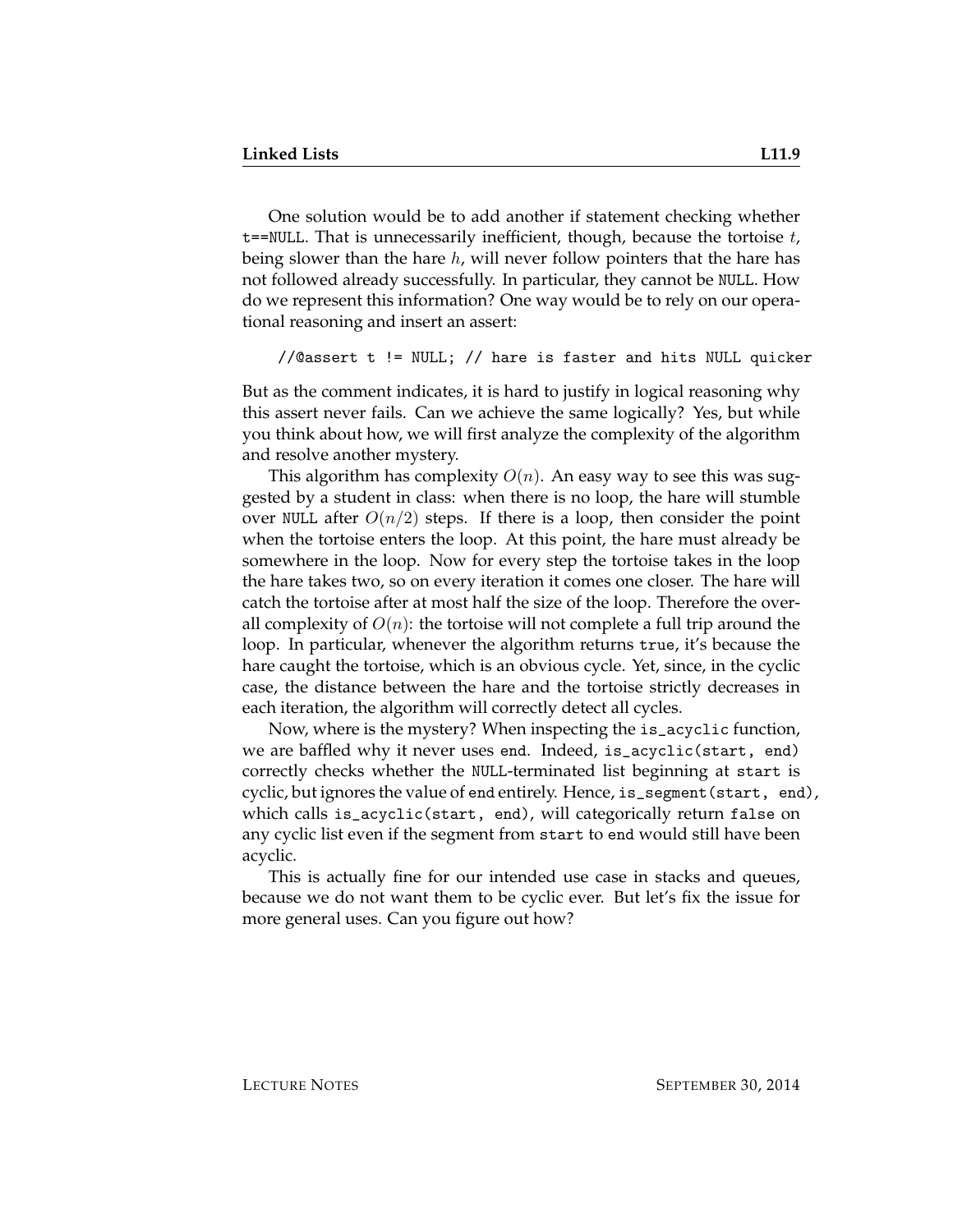The idea is to let the hare watch out for end and simply treat end as yet another reason to stop iterating, just like NULL. If the hare passes by end, then the list segment from start to end cannot have been cyclic, because he would, otherwise, have found end in his first time around the cycle already. Note that the same argument would not quite work when, instead, tortoise checks for end, because tortoise might have just found end before the hare went around the cycle already.

```
bool is_acyclic(list* start, list* end) {
 if (start == NULL) return true;
 list* h = start->next; // hare
 list* t = start; // totoisewhile (h != t) {
   if (h == NULL || h->next == NULL) return true;
   if (h == end || h->next == end) return true;h = h->next->next;
   //@assert t != NULL; // hare is faster and hits NULL quicker
   t = t->next;
 }
 //\alphaassert h == t;
 return false;
}
```
This algorithm is a variation of what has been called the *tortoise and the hare* and is due to Floyd 1967.

### **5 Tortoise is Never NULL**

Let's get back to whether we can establish why the following assertion holds by logical reasoning.

//@assert t != NULL; // hare is faster and hits NULL quicker

The loop invariant  $t$  != NULL may come to mind, but it is hard to prove that it actually is a loop invariant, because, for all we know so far, t->next may be NULL even if t is not.

The crucial loop invariant that is missing is the information that the tortoise will be able to travel to the current position of the hare by following next pointers. Of course, the hare will have moved on then<sup>[1](#page-9-0)</sup>, but at least

<span id="page-9-0"></span><sup>&</sup>lt;sup>1</sup>Isn't that Zeno paradoxical?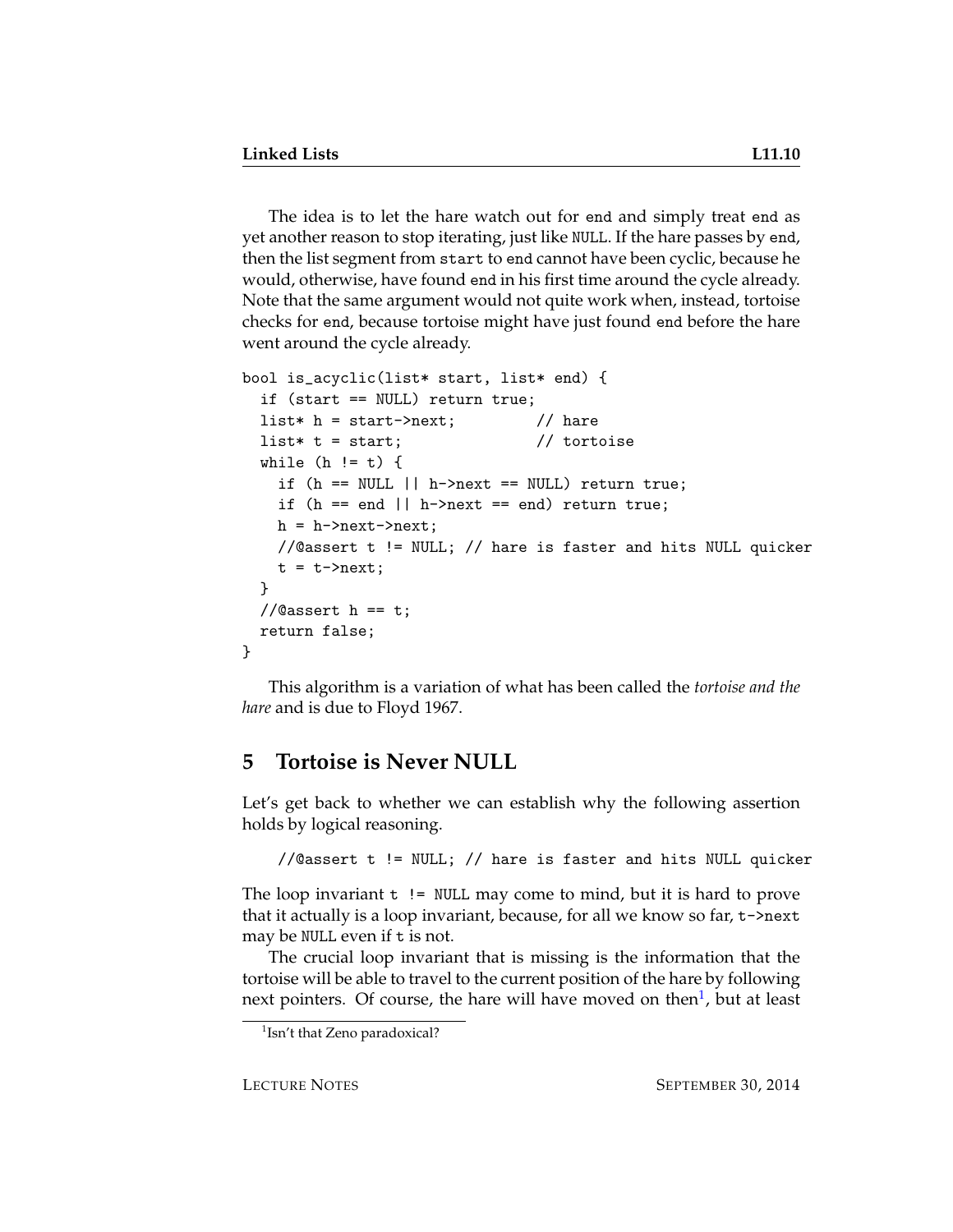there is a chain of next pointers from the current position of the tortoise to the current position of the hare. This is represented by the following loop invariant in is\_acyclic:

```
bool is_acyclic(list* start, list* end) {
 if (start == NULL) return true;
 if (start->next == NULL) return true;
 list* h = start->next; // hare
 list* t = start; \frac{1}{10} tortoise
 while (h := t)//@loop_invariant is_segment(t, h);
 {
   if (h->next == NULL || h->next->next == NULL) return true;
   if (h == end || h->next == end) return true;h = h->next->next;
   t = t->next;
 }
 //\alphaassert h == t;
 return false;
}
```
As an exercise, you should prove this loop invariant. How would this invariant imply that  $t$  is not NULL? The key insight is that the loop invariant ensures that there is a linked list segment from  $t$  to  $h$ , and the loop condition ensures  $t \neq h$ . Thus, if there is a link segment from t to a different h, the access t->next must work. We could specify this formally by enriching the contract of is\_segment, which is what you should do as an exercise.

Watch out for one subtle issue, though. Now the implementations and contracts of is\_acyclic and is\_segment are mutually recursive. That means, with contracts enabled (cc0 -d), some calls to is\_segment will never terminate. This can be fixed by introducing a copy of is\_segment distinguishing cyclic from noncyclic segments. The key insight is from the complexity analysis. The hare and the tortoise will never be farther apart than the size of the cycle.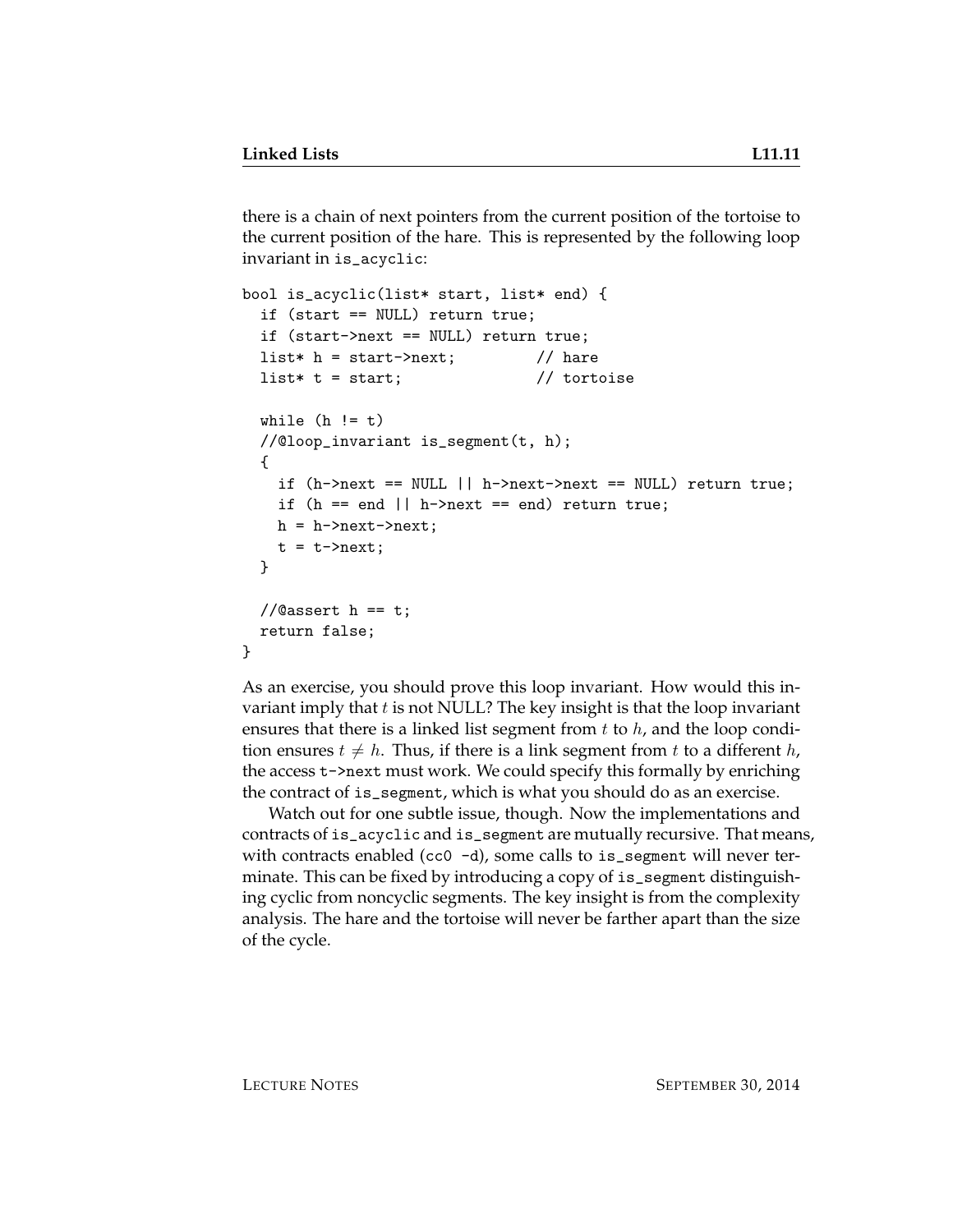### **6 Queues with Linked Lists**

Here is a picture of the queue data structure the way we envision implementing it, where we have elements 1, 2, and 3 in the queue.



A queue is implemented as a struct with a front and back field. The front field points to the front of the queue, the back field points to the back of the queue. We need these two pointers so we can efficiently access both ends of the queue, which is necessary since dequeue (front) and enqueue (back) access different ends of the list.

In the array implementation of queues, we kept the back as one greater than the index of the last element in the array. In the linked-list implementation of queues, we use a similar strategy, making sure the back pointer points to one element past the end of the queue. Unlike arrays, there must be something in memory for the pointer to refer to, so there is always one extra element at the end of the queue which does not have valid data or next pointer. We have indicated this in the diagram by writing X.

The above picture yields the following definition.

```
struct queue_header {
  list* front;
  list* back;
};
typedef struct queue_header* queue;
```
We call this a *header* because it doesn't hold any elements of the queue, just pointers to the linked list that really holds them. The type definition allows us to use queue as a type that represents a *pointer to a queue header*. We define it this way so we can hide the true implementation of queues from the client and just call it an element of type queue.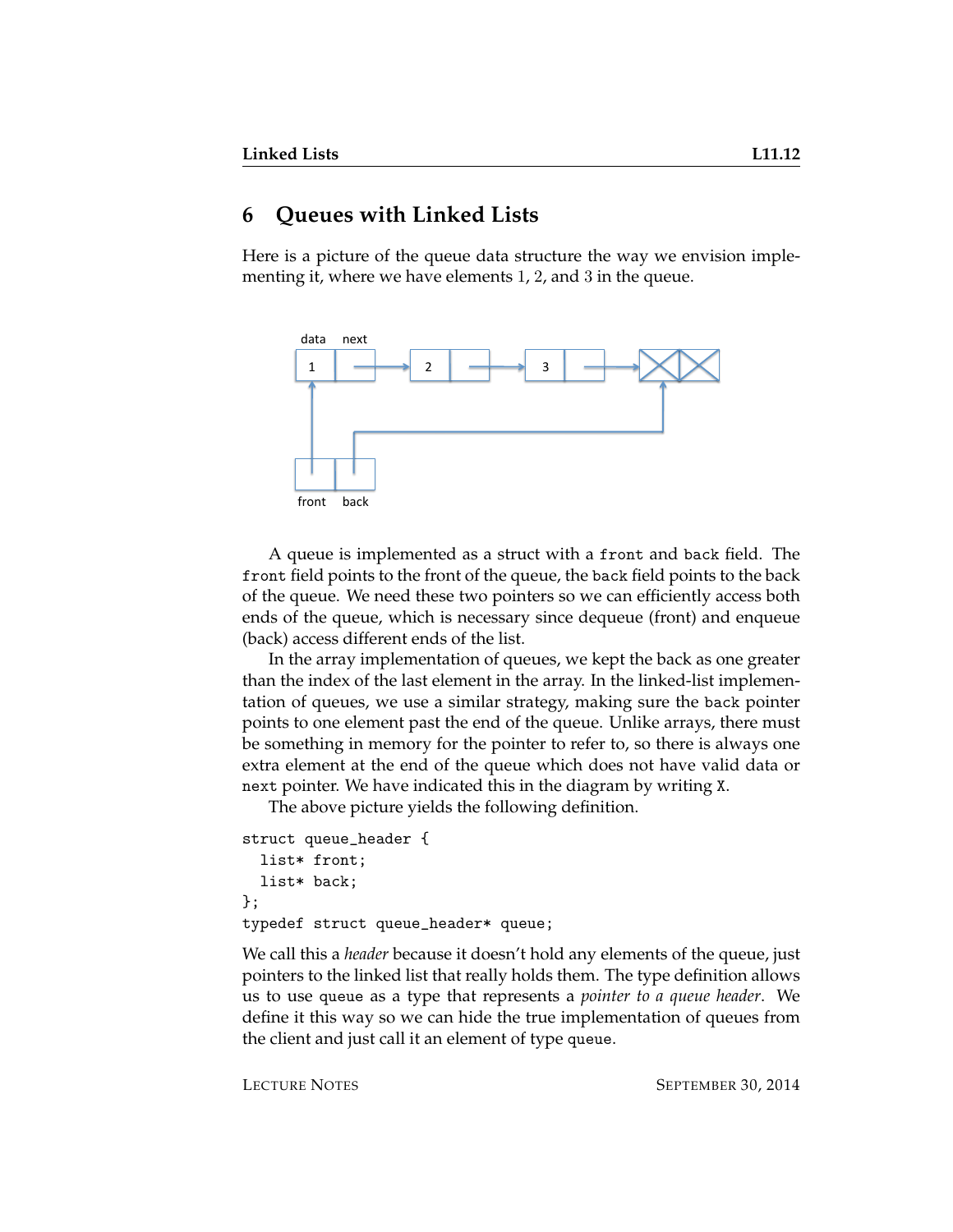When does a struct of this type represent a valid queue? In fact, whenever we define a new data type representation we should first think about the data structure invariants. Making these explicit is important as we think about and write the pre- and postconditions for functions that implement the interface.

What we need here is if we follow front and then move down the linked list we eventually arrive at back. We call this a *list segment*. We also want both front and back not to be NULL so it conforms to the picture, with one element already allocated even if the queue is empty; the is\_segment function we already wrote enforces this.

```
bool is_queue(queue Q) {
  return Q != NULL && is_segment(Q->front, Q->back);
}
```
To check if the queue is empty we just compare its front and back. If they are equal, the queue is empty; otherwise it is not. We require that we are being passed a valid queue. Generally, when working with a data structure, we should always require and ensure that its invariants are satisfied in the pre- and post-conditions of the functions that manipulate it. Inside the function, we will generally temporarily violate the invariants.

```
bool queue_empty(queue Q)
//@requires is_queue(Q);
{
  return Q \rightarrow front == Q \rightarrow back;
}
```
To obtain a new empty queue, we just allocate a list struct and point both front and back of the new queue to this struct. We do not initialize the list element because its contents are irrelevant, according to our representation. It is good practice to always initialize memory if we care about its contents, even if it happens to be the same as the default value placed there.

```
queue queue_new()
//@ensures is_queue(\result);
//@ensures queue_empty(\result);
{
  queue Q = alloc(struct queue_header);
  list* p = <math>alloc(struct list_model);</math>Q \rightarrow front = p;Q->back = p;
```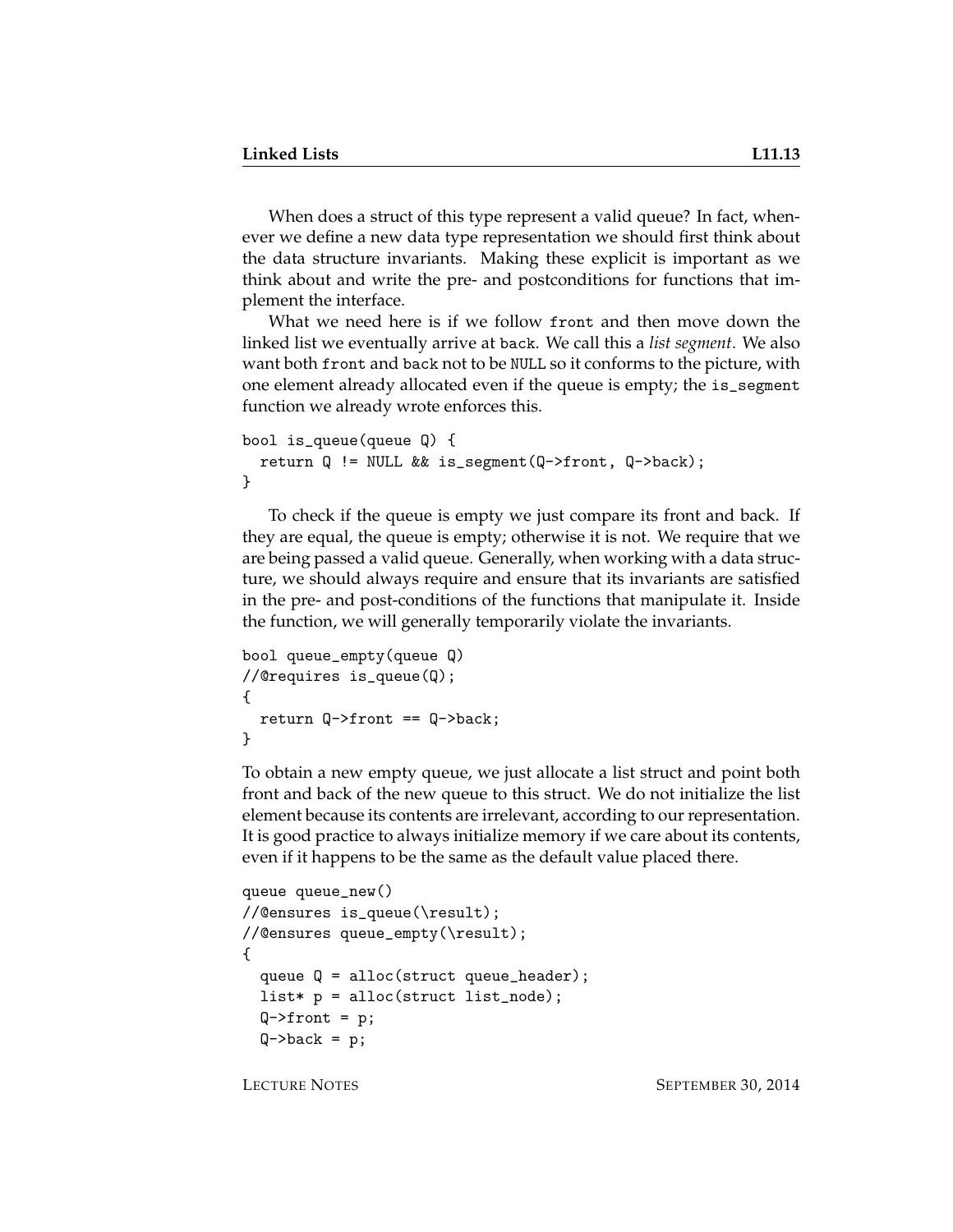return Q;

}

To enqueue something, that is, add a new item to the back of the queue, we just write the data (here: a string) into the extra element at the back, create a new back element, and make sure the pointers updated correctly. You should draw yourself a diagram before you write this kind of code. Here is a before-and-after diagram for inserting "3" into a list. The new or updated items are dashed in the second diagram.



In code:

```
void enq(queue Q, string s)
//@requires is_queue(Q);
//@ensures is_queue(Q);
{
  list* p = \text{alloc}(list);
  Q->back->data = s;
  Q->back->next = p;
  Q->back = p;
}
```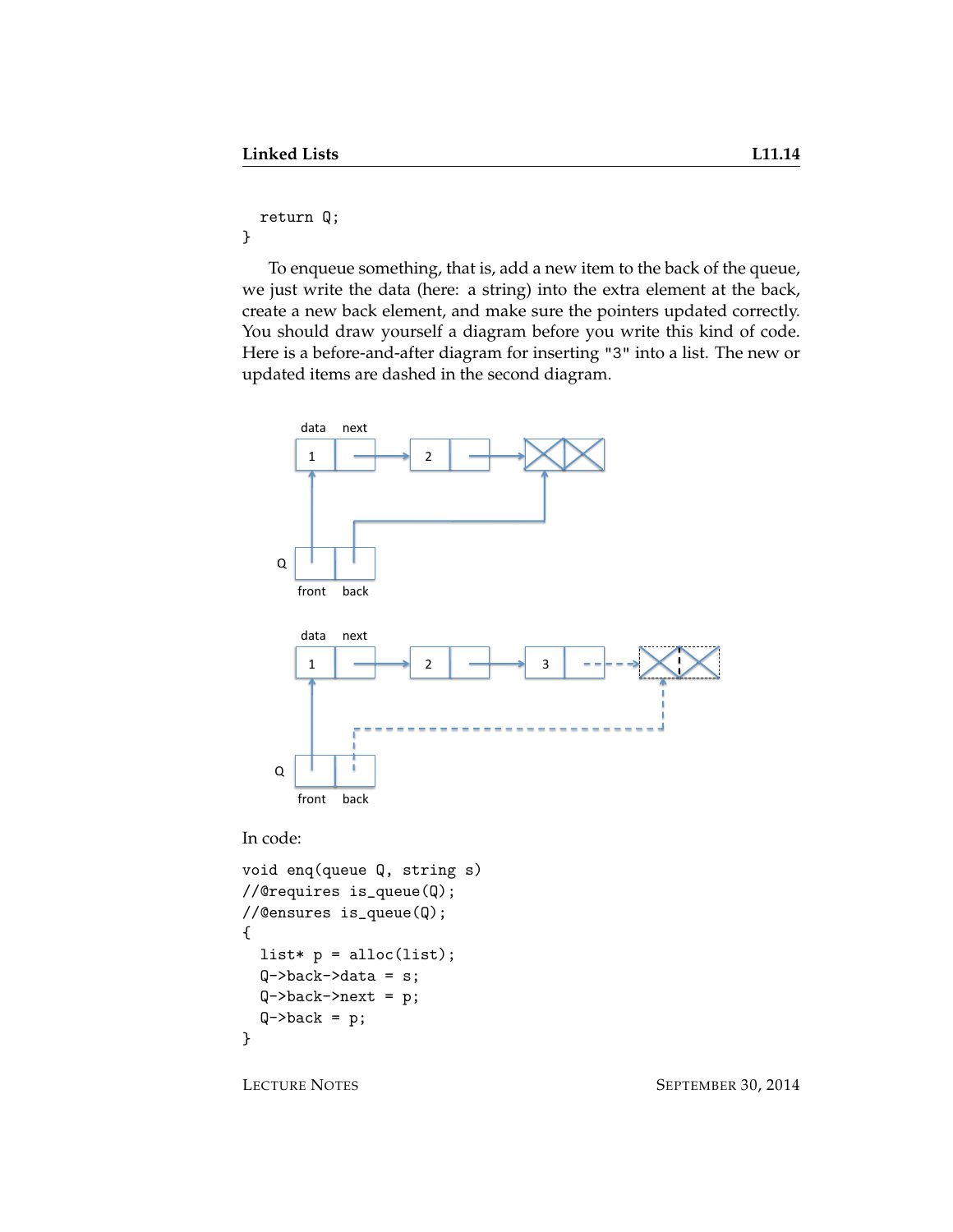Finally, we have the dequeue operation. For that, we only need to change the front pointer, but first we have to save the dequeued element in a temporary variable so we can return it later. In diagrams:



And in code:

```
string deq(queue Q)
//@requires is_queue(Q);
//@requires !queue_empty(Q);
//@ensures is_queue(Q);
{
  string s = Q->front->data;
  Q \rightarrow front = Q \rightarrow front \rightarrow next;return s;
}
```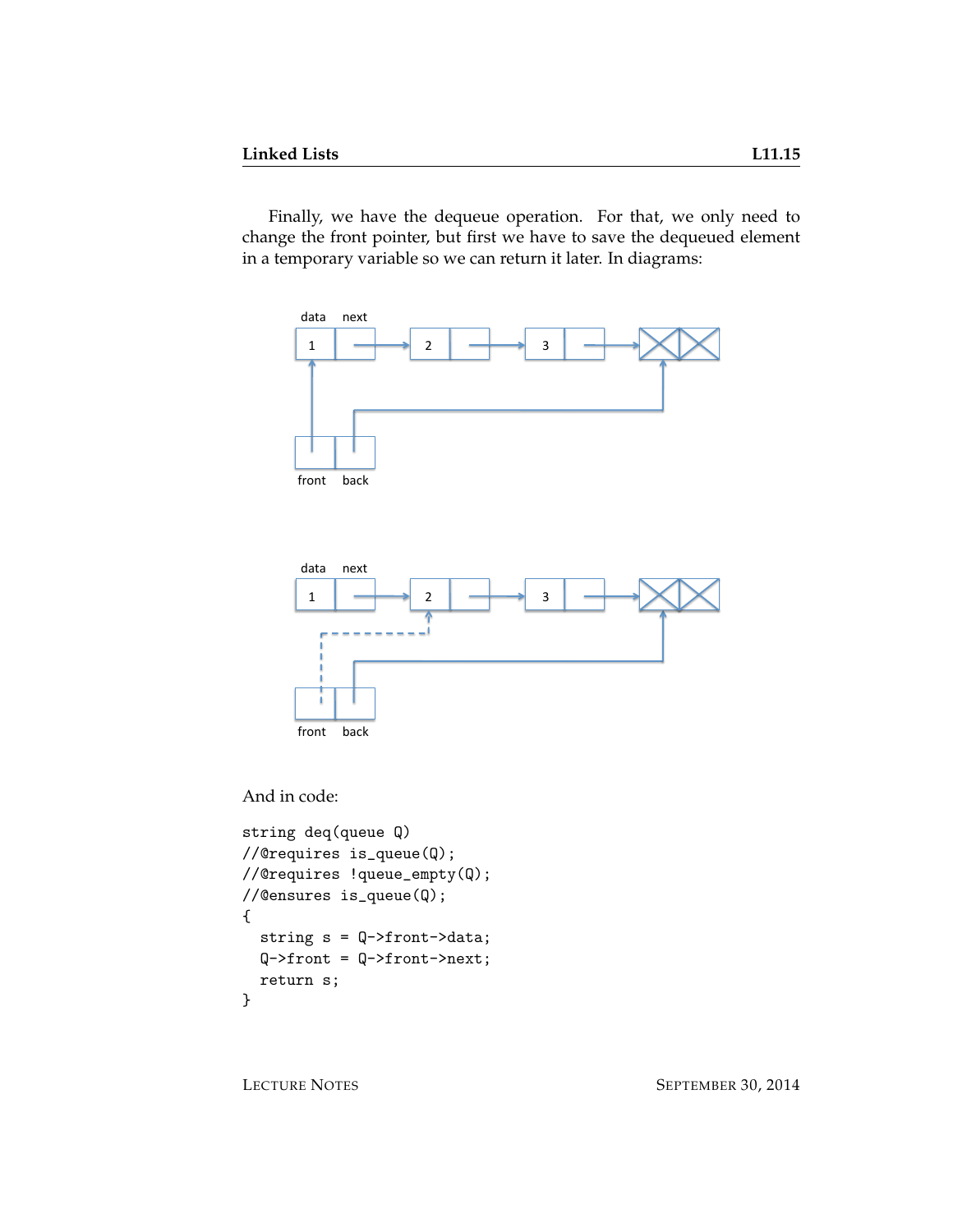Let's verify that the our pointer dereferencing operations are safe. We have

```
Q->front->data
```
which entails two pointer dereference. We know is queue(Q) from the precondition of the function. Recall:

```
bool is_queue(queue Q) {
  return Q != NULL && is_segment(Q->front, Q->back);
}
```
We see that  $Q \rightarrow$  front is okay, because by the first test we know that  $Q$  != NULL is the precondition holds. By the second test we see that both Q->front and Q->back are not null, and we can therefore dereference them.

We also make the assignment  $Q \rightarrow front = Q \rightarrow front \rightarrow next$ . Why does this preserve the invariant? Because we know that the queue is not empty (second precondition of deq) and therefore Q->front != Q->back. Because Q->front to Q->back is a valid non-empty segment, Q->front->next cannot be null.

An interesting point about the dequeue operation is that we do not explicitly deallocate the first element. If the interface is respected there cannot be another pointer to the item at the front of the queue, so it becomes *unreachable*: no operation of the remainder of the running programming could ever refer to it. This means that the garbage collector of the C0 runtime system will recycle this list item when it runs short of space.

### **7 Stacks with Linked Lists**

For the implementation of stacks, we can reuse linked lists and the basic structure of our queue implementation, except that we read off elements from the same end that we write them to. We call the pointer to this end top. Since we do not perform operations on the other side of the stack, we do not necessarily need a pointer to the other end. For structural reasons, and in order to identify the similarities with the queue implementation, we still decide to remember a pointer bottom to the bottom of the stack. With this design decision, we do not have to handle the bottom of the stack much different than any other element on the stack. The difference is that the data at the bottom of the stack is meaningless and will not be used in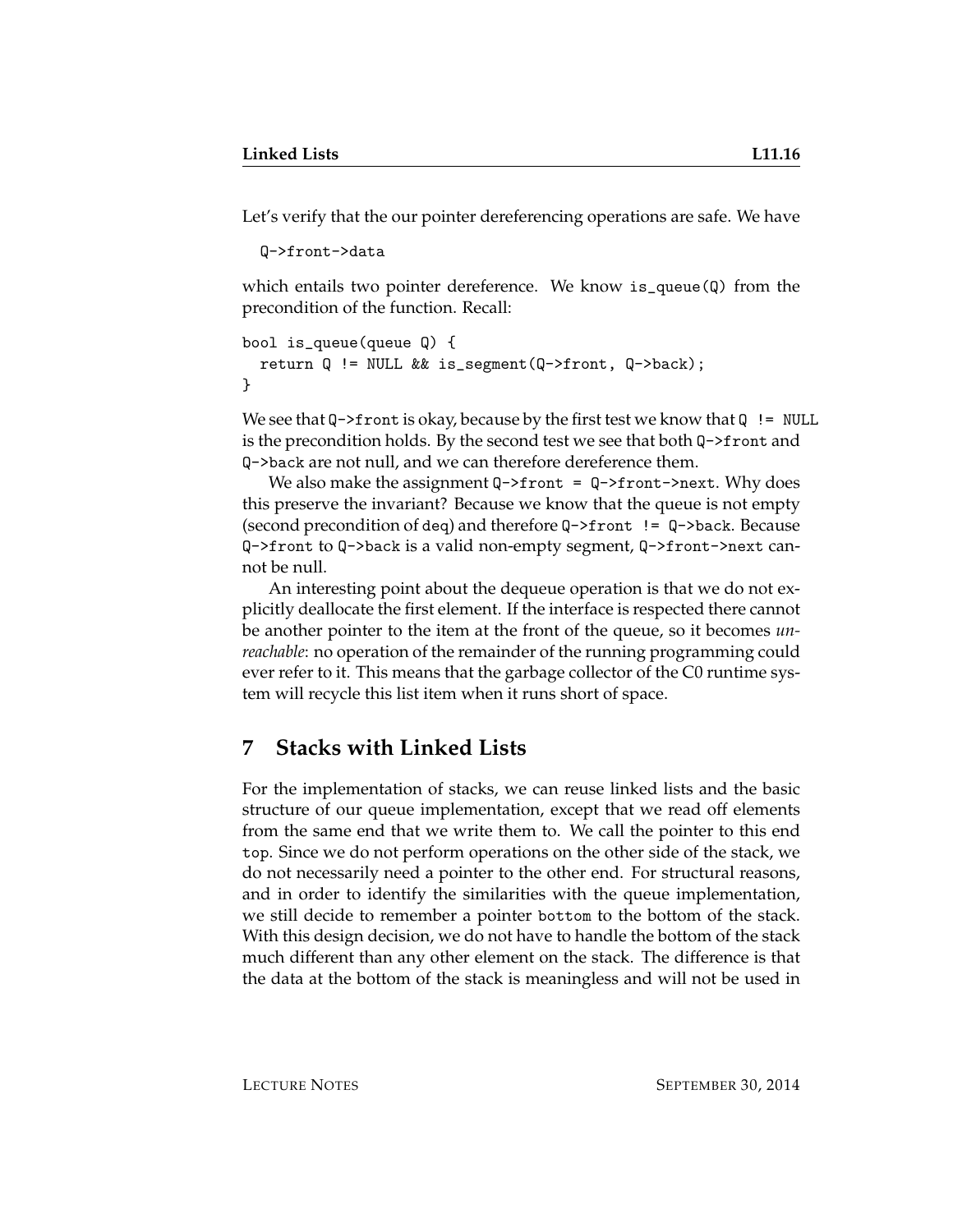our implementation. A typical stack then has the following form:



Here, 3 is the element at the top of the stack. We define:

```
struct list_node {
  elem data;
  struct list_node* next;
};
typedef struct list_node list;
struct stack_header {
 list* top;
 list* bottom;
};
typedef struct stack_header* stack;
```
To test if some structure is a valid stack, we only need to check that the list starting at top ends in bottom; this is almost identical to the data structure invariant for queues:

```
bool is_stack(stack S) {
  return S != NULL && is_segment(S->top, S->bottom);
}
```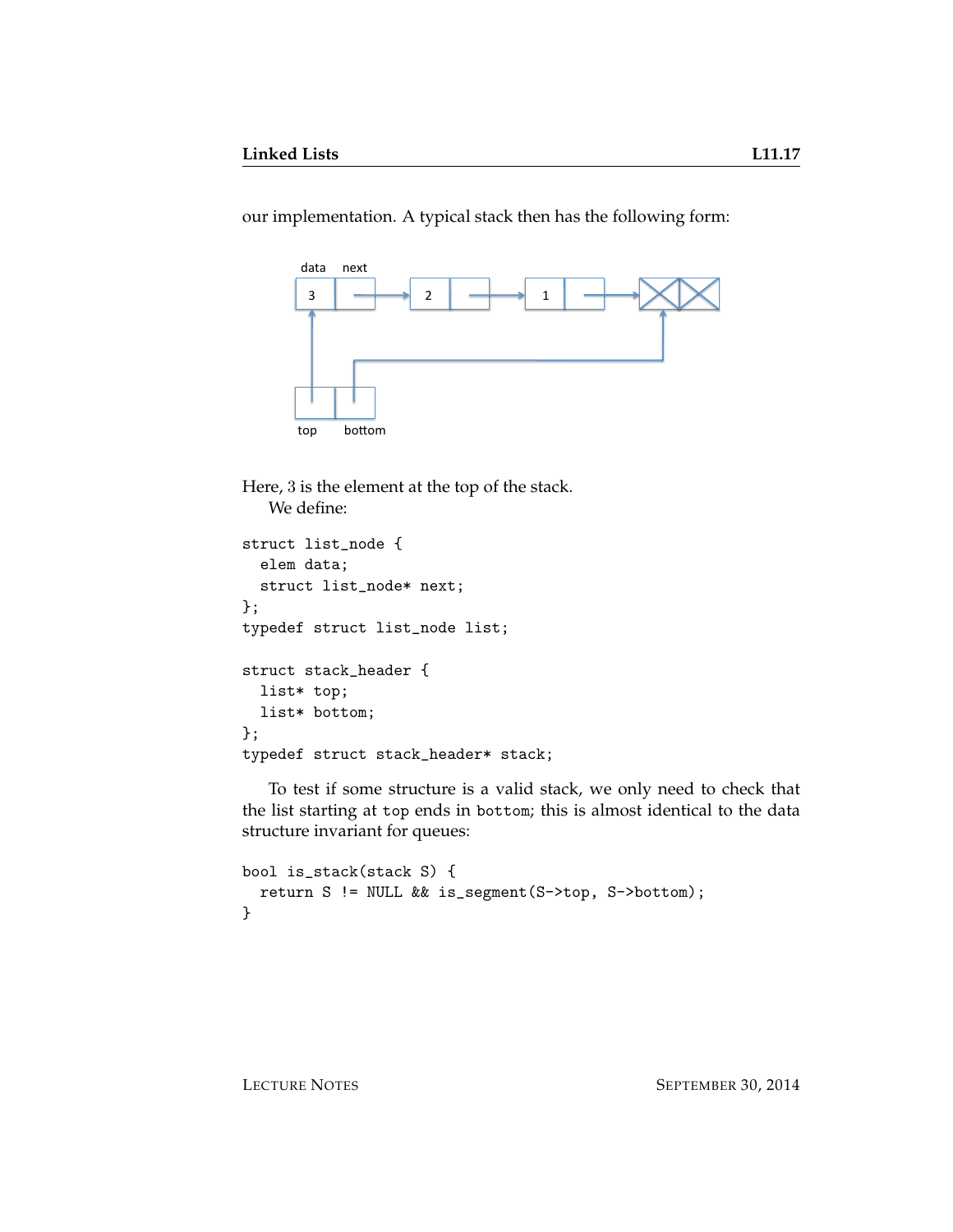Popping from a stack requires taking an item from the front of the linked list, which is much like dequeuing.

```
elem pop(stack S)
//@requires is_stack(S);
//@requires !stack_empty(S);
//@ensures is_stack(S);
{
  elem e = S->top->data;
  S->top = S->top->next;return e;
}
```
To push an element onto the stack, we create a new list item, set its data field and then its next field to the current top of the stack – the opposite end of the linked list from the queue. Finally, we need to update the top field of the stack to point to the new list item. While this is simple, it is still a good idea to draw a diagram. We go from